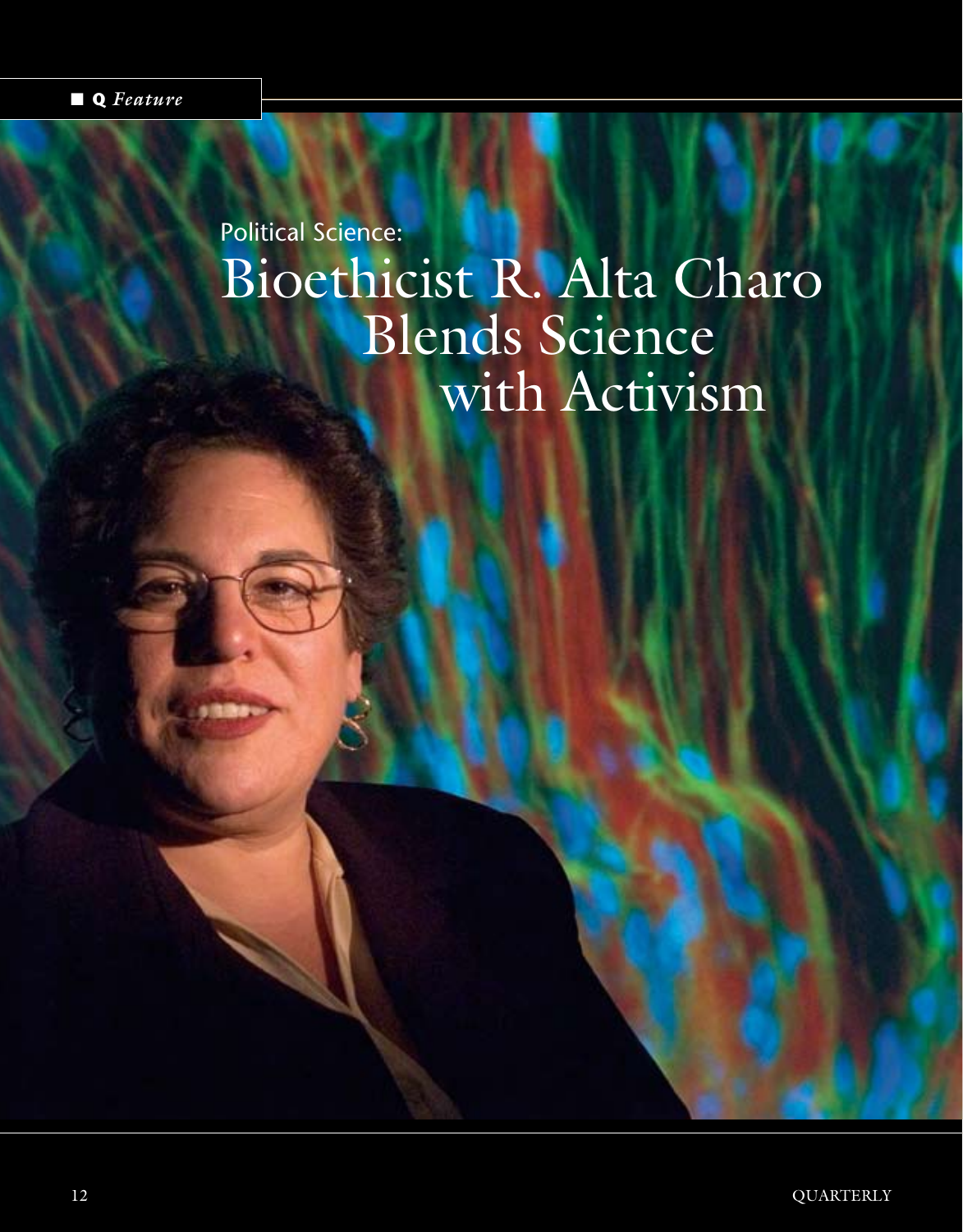## *by Masarah Van Eyck*

"The era of the pure scientist is over," R. Alta Charo declared in a recent talk entitled "Politics of Progress" held at the University of Wisconsin-Madison. Addressing an audience of faculty, researchers, physicians and both medical and law students, the UW-Madison Elizabeth S. Wilson-Bascom Professor of Law and Bioethics delivered her timely warning.

"If scientists don't learn to communicate and educate the public about their work," she said, "they will lose access to the right to do their research. They will encounter obstacles in their work that may be motivated by a political group that doesn't really have an accurate understanding of the science."

To researchers and physicians who may be more devoted to their science and patients than their politics, her message is not always welcome. But, she says, its reality can no longer be ignored.

Take the example of reproductive technologies. Since its introduction in the early 1970s, *in vitro* fertilization (or IVF) has been entangled in debates about when a human life begins. Almost immediately, government administrations in the U.S. took a hands-off approach to regulating and funding this research, largely to appease rightto-life groups opposed to embryonic research. By the 1980s, the Reagan administration had put a moratorium on it altogether. The result, says Charo, was a generation of patients exposed to potentially harmful scenarios.

"By not regulating it and not funding it, the private sector took over," Charo explains, sitting on the couch in her office a few days after her talk. Subsequently, she says, IVF research took place in private clinics, funded largely by patients desperate to conceive a child. "Obviously, the incentive for private groups was to get more and more patients (in order to further their research), so IVF was advertised for people where it wasn't necessarily the right choice."

The result was an alarmingly rapid expansion of the field, and the much earlier use of human subjects for IVF than some felt was appropriate. "For a long time, we in the community dreaded what results might come of it," Charo says. Thankfully, their concerns went largely unfounded. "In fact, we didn't see a real rise in birth defects, but we were all on the edge of our seats for a while there."

Charo's edge-of-the-seat story reveals the high-stakes risks inherent in cutting-edge health science fields—risks that, without government support, could put vulnerable parties in the hands of ill-prepared physicians, or may squelch the research altogether.

As bioethicists, Charo and her colleagues in the Department of Medical History and Bioethics at the UW School of Medicine and Public Health identify and analyze the philosophical context and legal parameters around such scenarios. And in the case of reproductive technology—and now stem cell research, which utilizes cells harvested from surplus *in vitro* embryos—Charo concludes that the problem is a government too deeply invested in regulating personal morality. Instead, she says, governments should strive to protect the freedom of speech that is essential to scientific research.

Put another way, "The government should help me live out the dream I have for my life." For scientists, this includes the freedom to question generally held beliefs—no matter how firmly held by others.

Talking to Charo about bioethics and contemporary politics is like speeding over a vast and sometimes bumpy terrain. In the span of a two-hour interview, she can cover everything from her views on stem cell research (pro) to the elimination of the estate tax (against) and the merits of private property interests in cadavers (debatable). Her speech is livened with poetic imagery and a mischievous drama, and she is refreshingly candid, seemingly unafraid of either the most personal or most political topics.

*—Continued on next page.*

If scientists don't learn to communicate and educate the public about their work, they will lose access to the right to do their research.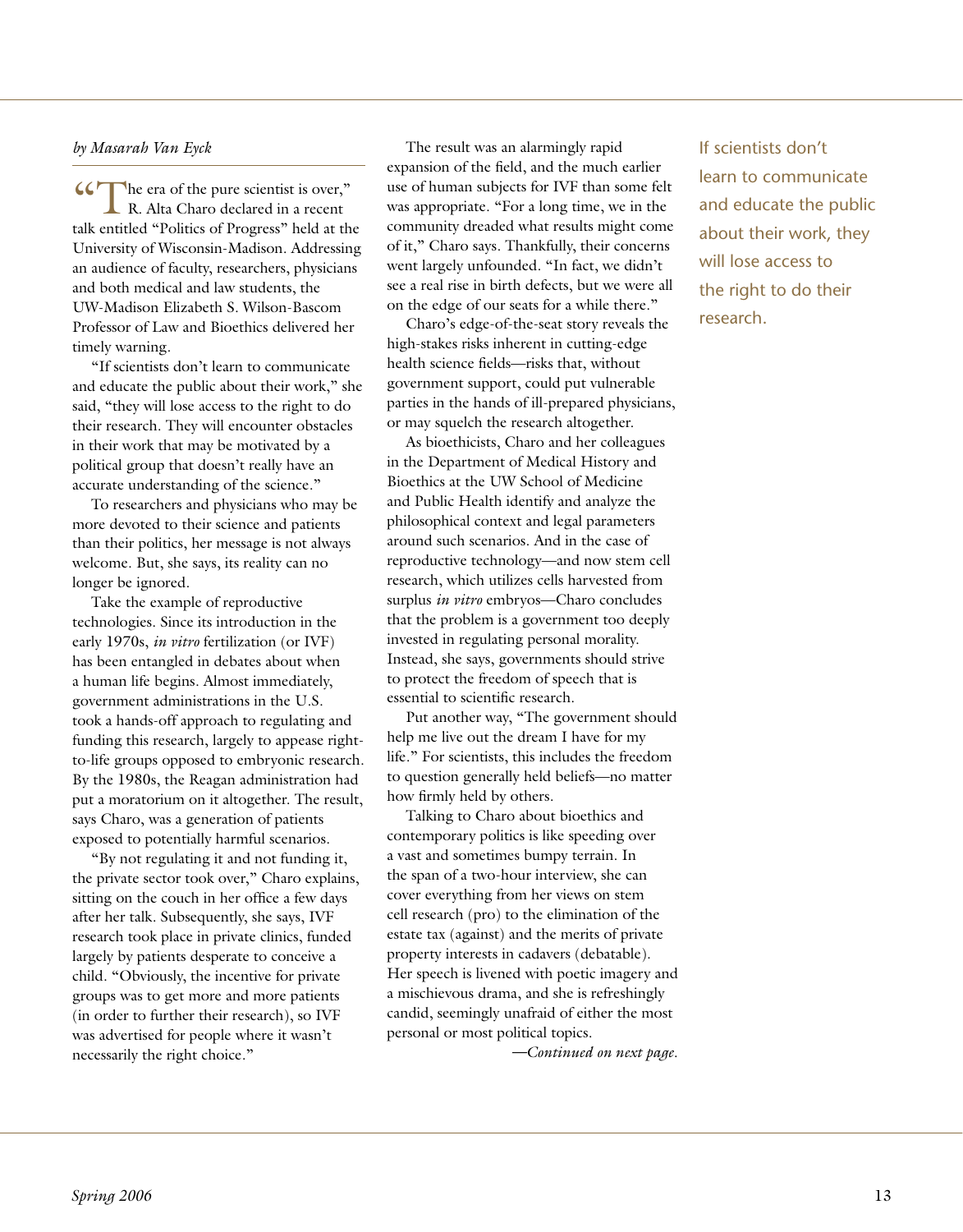Governments should strive to protect the freedom of speech essential to scientific research. For scientists, this includes the freedon to question generally held beliefs—no matter how firmly held by others.

This courage—or maybe it's nerve—to address tough issues serves bioethicists well. After all, they grapple with some of the most controversial topics of our time, and often, as with issues like gene therapy and stem cell research, with dilemmas that have no precedent. Trained in combinations of philosophy, law, theology and medicine, bioethicists can effectively serve as mediators between political action groups and the healthcare and research communities. Consultants and educators, their perspectives increasingly influence policy.

This is especially true for Charo, who at least since she served on President Clinton's Presidential National Bioethics Advisory Commission, has influenced public discourse about stem cell research, reproductive rights, end-of-life care and more. She is also a resource—and, increasingly, a subject—for journalists seeking her lucid views on tough issues. A profile of Charo recently ran in the *New York Times*.

The author of scores of articles, book chapters and government reports on everything from voting rights to medical genetics, Charo is a first-class scholar. Since 1989, she has been on the faculty of both the UW Law School and SMPH, where she lectures on everything from health law to food and drug law to medical ethics and reproductive rights. Her curriculum offers multidisciplinary perspectives for specialized professionals—mainly future lawyers and physicians—who increasingly find themselves relying on one another's expertise.

 But it's Charo's role in government that takes her scholarship to the U.S. Congress, the laboratories and even the streets. She has sat on several critical federal committees, including the National Institutes of Health's Human Embryo Research Panel in 1994. Since 2001, she has been a member of the National Academy of Sciences' Board on Life Sciences, and she has just been appointed to the Institute of Medicine's Board on Population Health and Public

Health Practice. Not surprisingly, she receives countless invitations to teach around the world; her temporary addresses have included France, Argentina, China and Cuba. Since January 2006, in fact, Charo has been a visiting professor of law at the University of California-Berkeley Law School, where she will remain until December.

While Charo may be one of the most indemand, informed and passionate bioethicists in the world, she firmly believes that the responsibility to better inform the public about scientific progress lies squarely on the shoulders of those whose interests she seeks to protect. "Scientists must become political activists," Charo insists.

New medical procedures have long introduced to the public a slew of ethical dilemmas, she argues, but today's political climate and sensational media coverage demand that scientists accurately inform the public about their work. In other words, because science has become, in part, the domain of politicians, lawyers and philosophers, the "pure scientist" must learn to articulate the innovations and ramifications of his or her science to these humanists.

Being better involved doesn't have to mean a career change, she says. Scientists need not become overnight public relations experts, delivering eloquent treatises on their research to crowds. But, says Charo, they do need to become "personally invested" in the political process on some level.

"Knock on doors, contribute to a campaign, speak at a rally, serve on a community board," she suggests. "I simply want scientists to have contact with the political process so when they need to step up to the plate, they can."

Exactly what happened in recent decades to force scientists up to the plate hinges on what Charo calls a "civil war" between the science-literate and the science-illiterate in this country.

"Right now we have people who turned their backs on science after the sixth grade,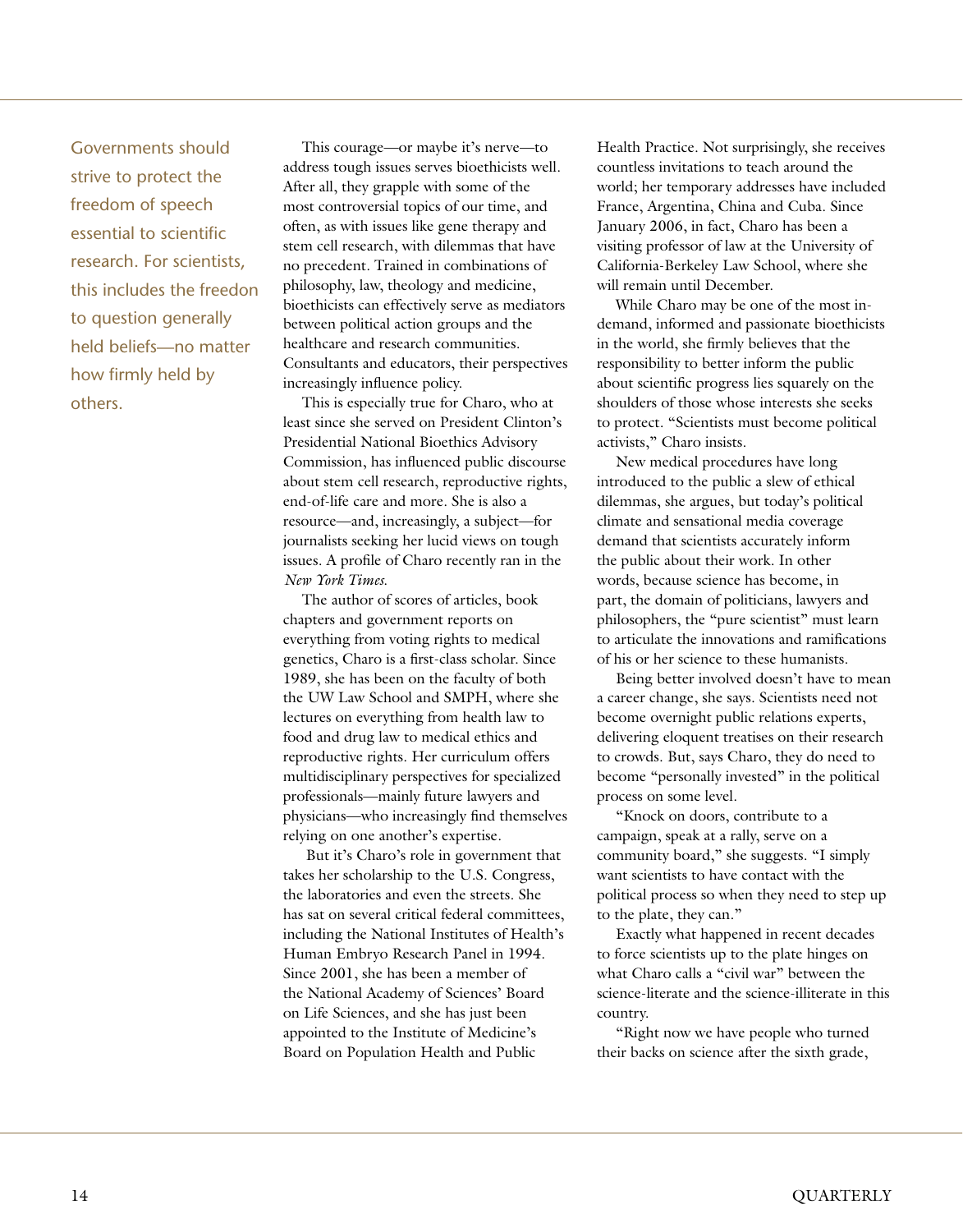and scientists who have turned away from politics and the rest of the community," she explains.

As a result, the public is exposed to what are highly complex and evolving scientific procedures only when these issues make sensational headlines. Most people understand only what they hear from media and prominent interest groups—groups that, she says, "look at science through a different lens than that of scientists." The groups may infuse an issue with moral overtones, or magnify the intrusive or risky qualities of some technologies for the sake of their larger message.

"What we have is a kind of general fear of science," Charo explains. "There is this Frankensteinian myth surrounding it."

Nowhere is this more apparent than in the field of biotechnology, which since its introduction in the 1990s has been perceived by many as something intrinsically—if vaguely—dangerous. Charo recognizes that there is a good reason for this caution—after all, science has the power to fundamentally threaten our notion of social order.

Charo cites gene therapy as an example. Most people view genetics as a fairly simple field, she says, and they have a crude understanding of DNA. As such, people assume that each gene controls one property and that repairing or changing that property is only a matter of altering the related gene.

"In fact," she says, "genetics are usually used for diagnosis and choice," not treatment. But the ramifications of genetic therapies are enormous—and very political.

Amniocentesis, for example, has given women choices that put them squarely in the path of both feminist groups who defend the right to choose to abort a fetus, and disability rights activists who find efforts to avoid disabilities disrespectful to those living with them.

In fact, with the advent of amniocentesis, the experience of pregnancy itself has changed. Now the first trimester has become what Barbara Katz Rothman has dubbed "the tentative pregnancy"—a three-month stretch in which women downplay their pregnancy until the option to terminate it in response to test results has passed.

What's more, says Charo, amniocentesis has "moved the responsibility of nature and chance onto the shoulders of women." Choosing to abort a fetus with known disabilities, or to deliver that child knowingly, ignites social and political debates with powerful, organized proponents on all sides.

Significantly, Charo notes, a recent public survey on this issue revealed that it is the parents of children with disabilities who are simultaneously the least likely to abort a child with that disability and the most likely to support the full rights of others to choose for themselves.

What this illustrates, she says, is that a familiarity with the disability—and not philosophical or moral tenacity—gives people a tremendous tolerance toward other peoples' choices. Nevertheless, it is the interest groups, with their strict agendas, that most often influence legislation.

"I still wish that science and medicine were free from the motivations of these interest groups," Charo concedes. "But scientists will be more effective if they make themselves sensitive to these issues."

As in any civil war, Charo says, the real solution lies somewhere in a middle ground of mutual understanding. "Only when the scientific community is integrated—when its message is not just talked about at a press conference or in a sound bite but is talked about every day—will people understand what scientists really do," she says. In other words, a greater familiarity with an issue can lead people to consider its more nuanced and multifaceted sides.

To Charo, it is this blending that determines whether we will embrace the next great scientific advancement or succumb to the fear that will hold it back.

*—Continued on next page.*

Only when the scientific community is integrated—when its message is not just talked about at a press conference or in a sound bite but is talked about every day—will people understand what scientists really do.